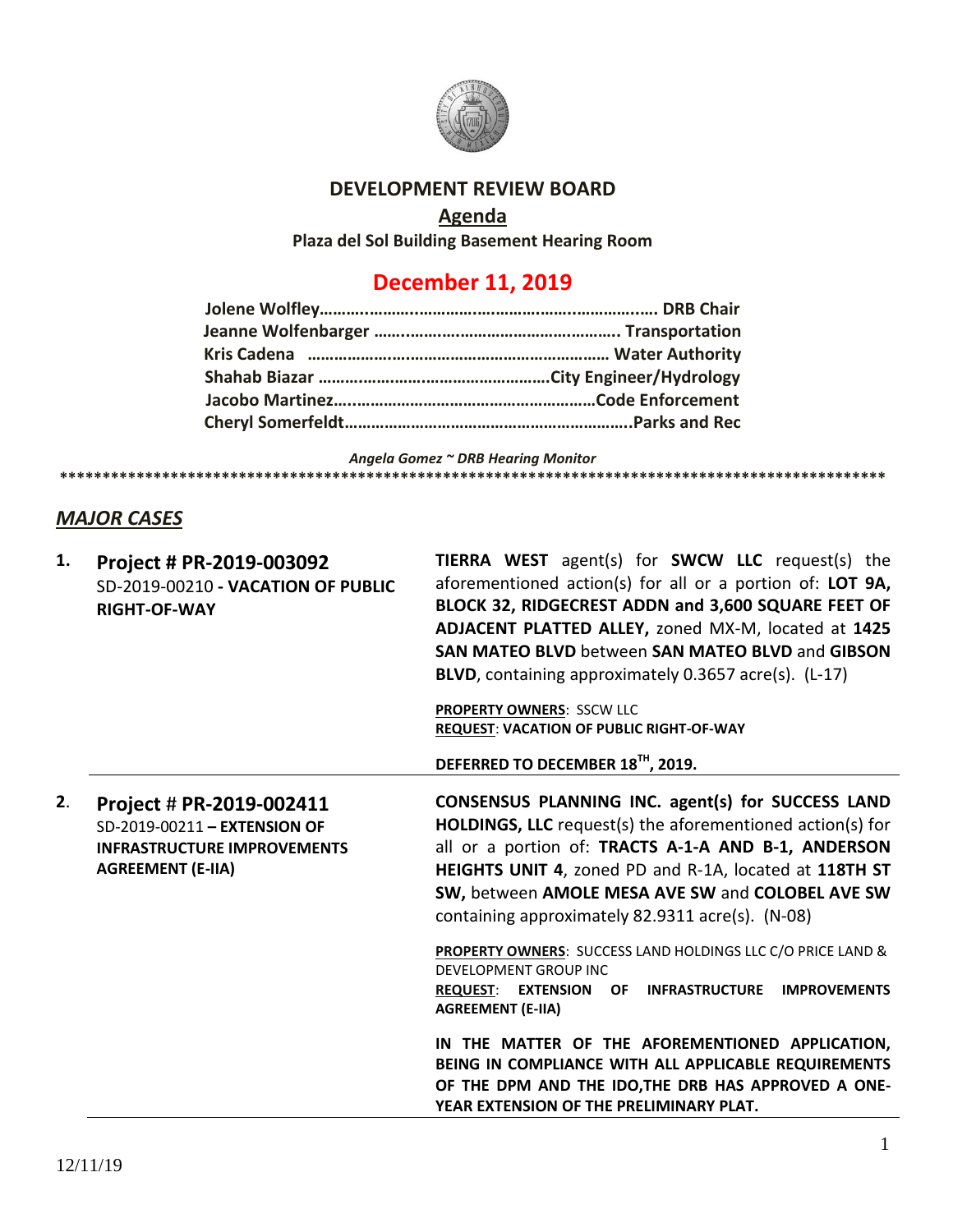#### **3. Project #1011598**

18DRB-70137 - **VACATION OF PUBLIC RIGHT-OF-WAY** 18DRB-70138 - **SIDEWALK VARIANCE** 18DRB-70139 - **SUBDIVISION DESIGN VARIANCE FROM MINIMUM DPM STANDARDS** 18DRB-70140 - **PRELIMINARY/ FINAL PLAT** 

**BOB KEERAN,** request(s) the aforementioned action(s) for all or a portion of **lot(s) 17 & 18**, Block(s) 4, Tract(s) 3, **NORTH ALBQ ACRES Unit 3**, zoned PD (RD/5DUA), located on **VENTURA ST NE** between **SIGNAL AVE NE** and **ALAMEDA BLVD NE**, containing approximately 2 acre(s).

(C-20) *[Deferred from 5/16/18, 6/13/18, 7/18/18/, 8/8/18, 9/12/18, 10/24/18, 12/5/18, 12/19/18, 1/9/19, 1/23/19, 2/13/19, 2/27/19, 3/20/19, 4/17/19, 4/24/19, 6/5/19, 7/10/19, 8/7/19, 9/18/19, 10/30/19,].*

#### **DEFERRED TO JANUARY 29, 2020.**

**4. Project # PR-2019-002544** SD-2019-00187 **– PRELIMINARY PLAT** Dă

**HIGH MESA CONSULTING GROUP** agent(s) for **CITY OF ALBUQUERQUE, DMD, CULTURAL SERVICES** request(s) the aforementioned action(s) for all or a portion of **REPLAT OF BLK 2, LOMA VERDE SUBDIVISION,** REPLAT OF BLK 3 LOMA VERDE SUBDIVISION and GROVE ST between CHICO RD and CENTRAL AVE, zoned MX-M, located at **7667 CENTRAL AVE** NE, between **SAN PABLO NE** and **CHARLESTON ST NE**, containing approximately 4.7928 acre(s). (D-19) )*[Deferred from 11/13/19]*

**PROPERTY OWNERS**: CITY OF ALBUQUERQUE **REQUEST**: **PRELIMINARY PLAT APPROVAL**

**IN THE MATTER OF THE AFOREMENTIONED APPLICATION, BEING IN COMPLIANCE WITH ALL APPLICABLE REQUIREMENTS OF THE DPM AND THE IDO, WITH THE DRB HAS** *APPROVED* **PRELIMINARY PLAT WITH THE FOLLOWING CONDITIONS: WATER AUTHORITY REQUIRES A PAPER EASEMENT AT FINAL PLAT, HYDROLOGY REQUIRES AN EASEMENT AT FINAL PLAT AND TRANSPORTATION REQUIRES RIGHT-OF-WAY DEDICATION.**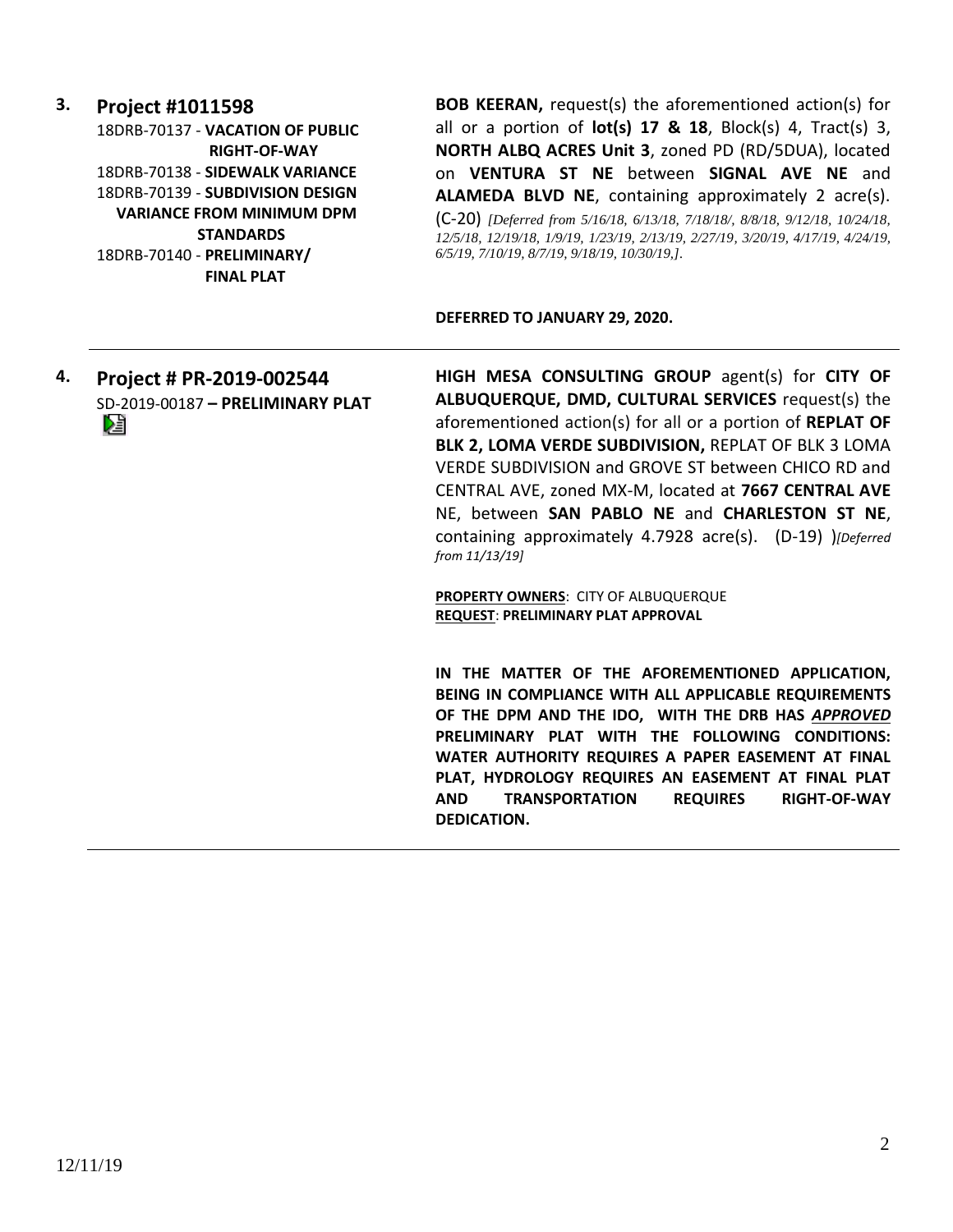**5. Project # PR\_2018-001579** SI-2019-00355 **– SITE PLAN AMENDMENT** SI-2019-00354 **– SITE PLAN**

**MODULUS ARCHITECTS, INC** agent(s) for **DEEPESH KHOLWADWALA** request(s) the aforementioned action(s) for all or a portion of: PARCEL A-1-A-1-B SUBD PLAT TRS A-1-A-1-A & A-1-A-1-B WINROCK CENTER ADDN, PARCEL A-2 AND A-3 PLAT OF PARCELS A-1 THRU A-3 & PARCEL C-2A WINROCK CENTER ADDN + PARCEL C-2A1 SUBD PLAT PARCEL C-2A1 & C-2A2 WINROCK CENTER ADDN, PARCEL E1A WINROCK CENTER ADDITION, PARCEL D1A WINROCK CENTER ADDN REPLAT OF PARCEL D1 WINROCK CENTER ADDN AND PARCEL A-1-A-1-A-1-A **WINROCK CENTER ADDITION**, zoned MX-H, **l**ocated **at 2100 LOUISIANA BLVD NE**, containing approximately 83.00 acre(s). (J-19)*[Deferred from 11/20/19]*

**PROPERTY OWNERS**: WINROCK PARTNERS LLCC/O GOODMAN REALTY **REQUEST**: **SITE PLAN AND SKETCH PLAT FOR WINROCK TOWN CENTER**

**DEFERRED TO DECEMBER 18TH, 2019.**

#### *MINOR CASES*

**6. Project # PR-2019-002694** SD-2019-00213 – **PRELIMINARY/FINAL PLAT**

DÊ

**CSI – CARTESIAN SURVEY'S INC.** agent(s) for **CITY OF ALBUQUERQUE** request(s) the aforementioned action(s) for all or a portion of: **TR B-2** PLAT OF TRS A-1, B-1 & B-2 PARCELS 4-3AM, 4-3B, 4-4 & 7-2 TOWN WEST CONT 0.5388 AC M/L OR 23,470 SF M/L LOT B2, **TOWER WEST SUBDIVISION,** zoned MX-L, located on **TOWER RD SW**, Albuquerque, NM **between 97th ST SW and 94th, ST SW,** containing approximately 0.2652 acre(s). (L-9)

**PROPERTY OWNERS**: CITY OF ALBUQUERQUE **REQUEST**: **SUBDIVIDE EXISTING LOT AND VACATED R/W INTO 1 NEW LOT/GRANT EASEMENTS**

**IN THE MATTER OF THE AFOREMENTIONED APPLICATION, BEING IN COMPLIANCE WITH ALL APPLICABLE REQUIREMENTS OF THE DPM AND THE IDO, THE DRB HAS** *APPROVED* **THE PRELIMINARY/FINAL PLAT. FINAL SIGN OFF IS DELEGATED TO: PLANNING FOR ZONE BOUNDARIES TO BE REFLECTED ON THE PLAT AND AGIS DXF.**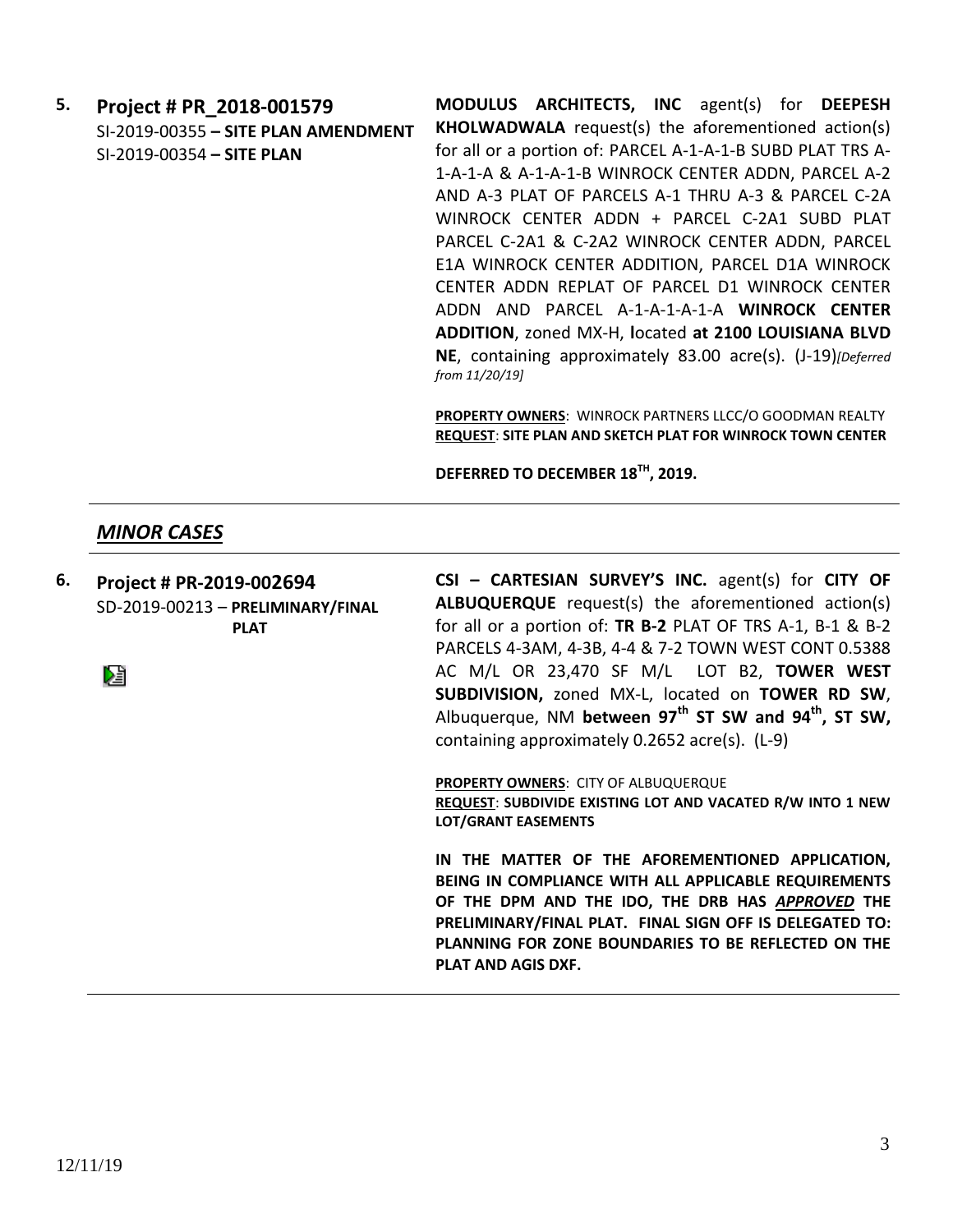| 7.      | Project # PR-2019-002379<br>SD-2019-00214 - PRELIMINARY/FINAL<br><b>PLAT</b><br>巆                           | CSI - CARTESIAN SURVEY'S INC. agent(s) for SEAN<br><b>GILLIGAN</b> request(s) the aforementioned action(s) for all or<br>a portion of 001 052N.M.T. ADD & L 2 LOT 1, BLOCK 52,<br>ORIGINAL TOWNSITE OF ABQ SUBDIVISION, zoned MX-FB-<br>ID, located on 7 <sup>TH</sup> ST NW, between 700 TIJERAS AV NW,<br>Albuquerque, NM and 701 KENT AV NW, Albuquerque, NM<br>containing approximately 0.1013 acre(s). (J-14)<br>PROPERTY OWNERS: MICHAEL A GONZALES<br>REQUEST: SUBDIVIDE 2 EXISTING LOTS INTO 3 NEW LOTS/GRANT |
|---------|-------------------------------------------------------------------------------------------------------------|-----------------------------------------------------------------------------------------------------------------------------------------------------------------------------------------------------------------------------------------------------------------------------------------------------------------------------------------------------------------------------------------------------------------------------------------------------------------------------------------------------------------------|
|         |                                                                                                             | <b>EASEMENTS</b><br>DEFERRED TO JANUARY 8TH, 2020.                                                                                                                                                                                                                                                                                                                                                                                                                                                                    |
| 8.<br>熖 | Project # PR-2019-003125(2454)<br>SD-2019-00215 - PRELIMINARY/FINAL<br><b>PLAT</b>                          | <b>TIMOTHY SOLINSKY</b> request(s) the aforementioned<br>action(s) for all or a portion of: TRACTS A-1 A-2, zoned MX-<br>FB-UD, located at 415 TIJERAS AVE, containing<br>approximately 2.0314 acre(s). (J-14)                                                                                                                                                                                                                                                                                                        |
|         |                                                                                                             | PROPERTY OWNERS: BERNALILLO COUNTY<br>REQUEST: CONSOLIDATE 21 LOTS INTO 2/ GRANT EASEMENTS                                                                                                                                                                                                                                                                                                                                                                                                                            |
|         |                                                                                                             | DEFERRED TO JANUARY 15TH, 2019.                                                                                                                                                                                                                                                                                                                                                                                                                                                                                       |
| 9.      | Project # PR-2019-002029<br>SD-2019-00191 - PRELIMINARY/FINAL<br><b>PLAT</b><br>VA-2019-00418 - WAIVER<br>熠 | ARCH + PLAN LAND USE CONSULTANTS agent(s) for MARY<br>ANNE PILS request(s) the aforementioned action(s) for all<br>or a portion of: LOT(S) 3-A & 4-A, BLOCK 4, SANTA FE<br>ADDITION, zoned R-1A, located at 805 SANTA FE between<br>8 <sup>th</sup> STREET and 9 <sup>th</sup> STREET, containing approximately 0.1654<br>acre(s). (K-13) [Deferred from 10/30/19, 11/20/19]                                                                                                                                          |
|         |                                                                                                             | PROPERTY OWNERS: MARYANNE PILS<br><b>REQUEST: LOT LINE RE-ALIGNMENT</b>                                                                                                                                                                                                                                                                                                                                                                                                                                               |
|         |                                                                                                             | IN THE MATTER OF THE AFOREMENTIONED APPLICATION,<br>BEING IN COMPLIANCE WITH ALL APPLICABLE REQUIREMENTS<br>OF THE DPM AND THE IDO, THE DRB HAS APPROVED THE<br>PLAT AND THE<br>PRELIMINARY/FINAL<br><b>WAIVER</b><br><b>WITH</b><br>DELEGATION TO PLANNING FOR AGIS DXF.                                                                                                                                                                                                                                             |